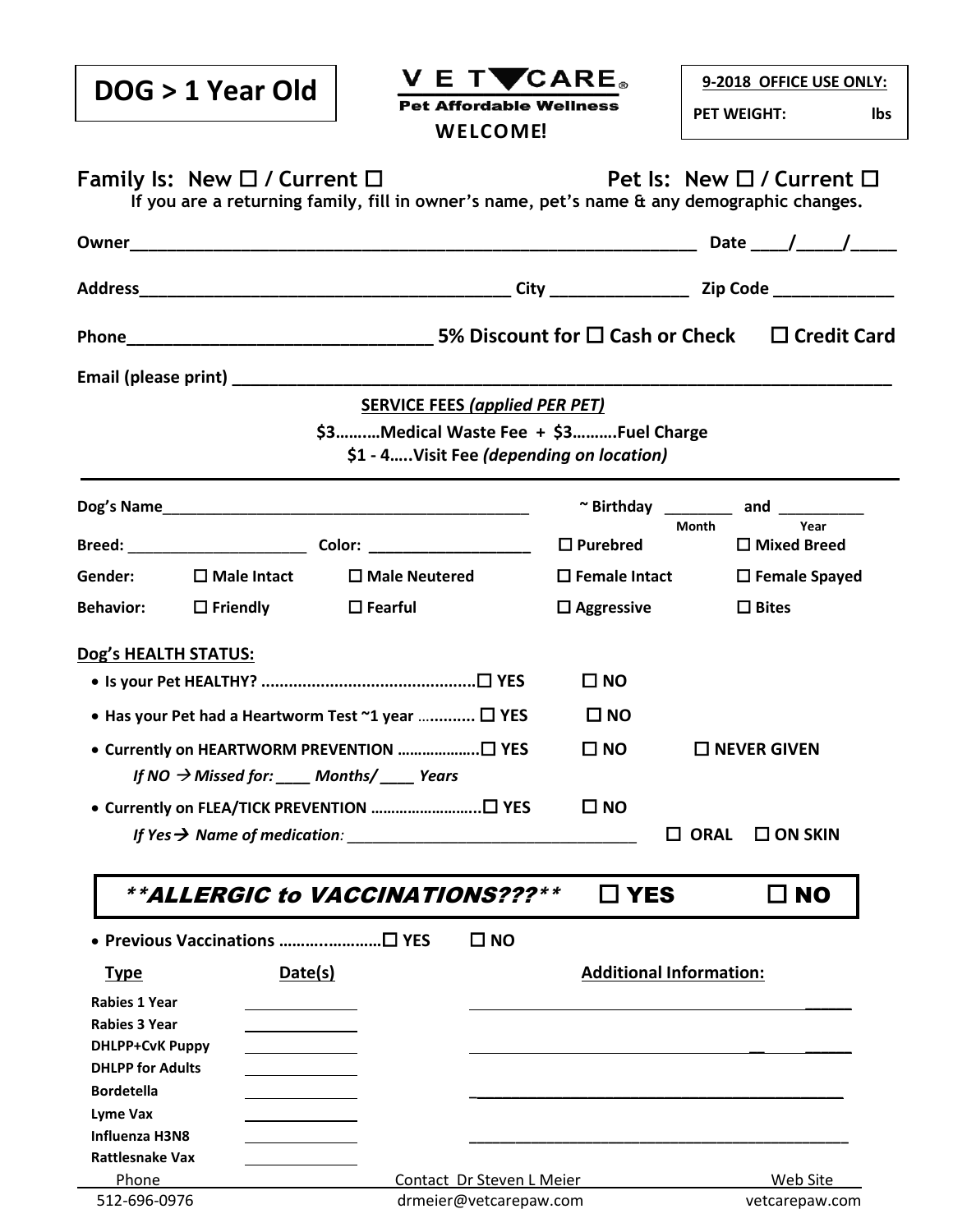## **\$35 Pet Consultation** *(+ cost of Therapy)* **\*My Pet is sick and does NOT need Vaccinations\***

### **Adult Dog Wellness Packages Includes a Free Exam & Health Care Advice**

*(~\$50 savings off visits to area veterinary hospitals)*

| \$202 Best Package                                                 | \$102 Good Package                                                                                                                                       |
|--------------------------------------------------------------------|----------------------------------------------------------------------------------------------------------------------------------------------------------|
| <b>DHLPP for Adult Dogs</b>                                        | <b>DHLPP for Adult Dogs</b>                                                                                                                              |
| - Rabies (1 Year with Certificate)                                 | Rabies (1 Year with Certificate)                                                                                                                         |
| - Bordetella Oral-1 Year                                           | $\qquad \qquad \blacksquare$                                                                                                                             |
| Lyme                                                               | Bordetella Oral-1 Year                                                                                                                                   |
| - Influenza H3N8<br>\$162 Better Package<br>- DHLPP for Adult Dogs | \$61 Minimum Package<br>ப<br><b>DHLPP for Adult Dogs</b><br>$\overline{\phantom{0}}$<br>Rabies (1 Year with Certificate)<br>$\qquad \qquad \blacksquare$ |
| Rabies (1 Year with Certificate)                                   | \$63 Minimum Package < 2 yrs old                                                                                                                         |
| $\sim$                                                             | ப                                                                                                                                                        |
| - Bordetella Oral-1 Year                                           | DHLPP + CvK for Adult Dogs                                                                                                                               |
| - Lyme                                                             | Rabies (1 Year with Certificate)                                                                                                                         |

#### *Adult Dogs getting vaccinations for the FIRST TIME (except Rabies – 1 Year) require a minimum of 2 Vaccinations given ~ 4 weeks apart and thereafter repeated yearly.*

### **Wellness Package ADD ONS or Build Your Custom Package w/ 2 Items Minimum**

|  | $\Box$ \$17 Rabies (1 Year with Certificate) |  | \$34 Rattlesnake                                       |
|--|----------------------------------------------|--|--------------------------------------------------------|
|  | $\Box$ \$44 DHLPP for Adult Dogs             |  | $\Box$ \$19 Leptospirosis                              |
|  | $\Box$ \$41 Bordetella Oral-1 Year           |  | \$29 Heartworm Test                                    |
|  | $$60$ Lyme                                   |  | $\Box$ \$48 Microchip (lifetime registration included) |
|  | \$40 Influenza H3N8                          |  | $$46$ DHLPP + CvK (Dogs < 2 yrs old)                   |
|  |                                              |  |                                                        |

**Individual Vaccinations & Care** *(does NOT include exam or advice unless consult is ordered)*

 **\$22** Rabies (1 Year with Certificate) **\$39** Rattlesnake **\$49** DHLPP for Adult Dogs **\$24** Leptospirosis **\$46** Bordetella Oral-1 Year **\$34** Heartworm Test **\$65** Lyme **\$53** Microchip *(lifetime registration included)*  $\Box$  \$45 Influenza H3N8  $\Box$  \$51 DHLPP + CvK *(Dogs < 2 yrs old)*